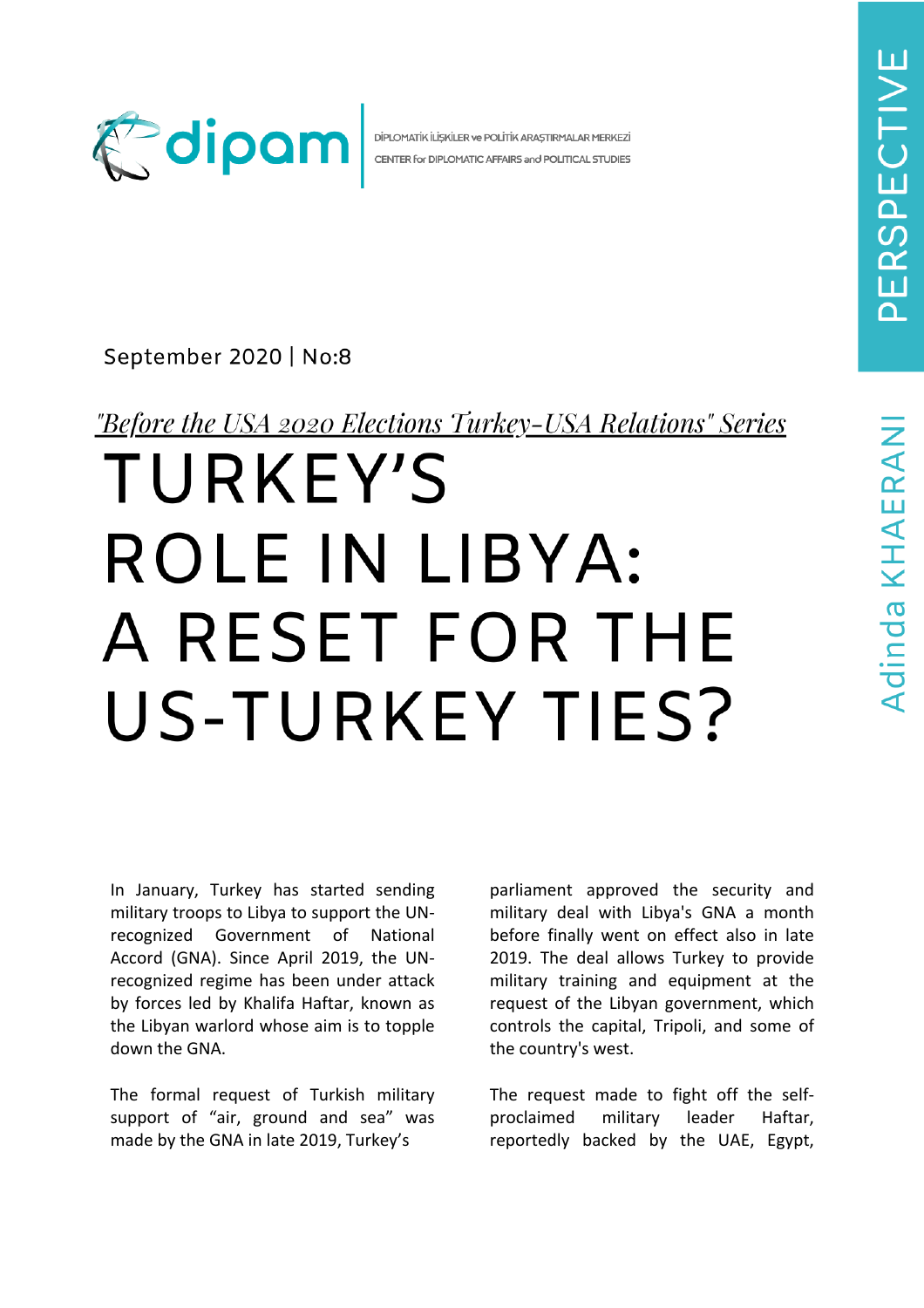France and Russia. The UN-recognized Government was found in 2015 headed by al- Sarraj as the country's legitimate authority. Last fall, Ankara and Tripoli signed the landmark pacts on military cooperation, as well as boundaries in the Mediterranean. Ankara has also sent military advisers to assist the Libyan Army. Turkey has been Libya's strategic ally and supporting the UN-recognized government.

Military intervention from Turkey in Libya managed to prevent Haftar from seizing control of Tripoli. With Russia's presence supporting Haftar had contributed to the escalating tension.

Although Russia officially denies offering military equipment to Haftar, the UN report in May showed otherwise, it stated approximately 1.200 Russian mercenaries with the Wagner Group were backing the Libyan warlord.

The conflict has put NATO alliance against one another, as Turkey's involvement strains its relations with France. However, the conflict appears to open the possibility of further cooperation between the US and Turkey. Statement from the Vice President of Turkey, Fuat Oktay at the beginning of June, expressing optimism of cooperation between the two and stating that the US and Turkey have deepened the cooperation.

In mid-July, President Erdogan and President Trump agreed on the phone to work closely in Libya. Turkish Presidency said in a statement, "Erdogan and Trump agreed upon closer efforts between two allies, to ensure the trade target of \$100 billion is reached and permanent stability is assured in Libya," it also stated that both Presidents "agreed to cooperate

more closely, as allies, to promote lasting stability in Libya."

US Ambassador to Libya, Richard Norland, who held a talk with Turkish Officials in Ankara recently, explained in an interview with Hürriyet Daily Mail, "The atmosphere in Tripoli was transformed when the bombardment, the artillery, and the shelling stopped; the siege was lifted and Libyans in the West really never want to go through that again. To the extent that the Turkish presence can help ensure that there is not going to be another attack on Tripoli, that's a positive development." Ambassador Norland added, "I think the fundamental tenet of the American policy is to try to help Libyans regain control of their sovereignty and their own fate," he also underlined that Washington is trying to play a facilitator role in Libya by not picking sides.

The talk between Ambassador Norland and Turkish officials have focused on exploring some of the possibilities for tangible, specific steps towards the deescalation, Norland underlined, specifying two primary issues to this end as the situation around Sirte and the resumption of oil production.

Turkey's position as a crucial member of NATO may boost Washington's position since GNA expects Washington to send a clear message to those countries who backed Haftar. With the US being on the same page with Turkey in terms of deescalation, and the US is seemingly praising the role of Turkey in Libya, it may raise a question on whether this could be a reset for the relations between the two.

The relations between the US and Turkey have been strained due to policy differences. Turkey's acquisition of the S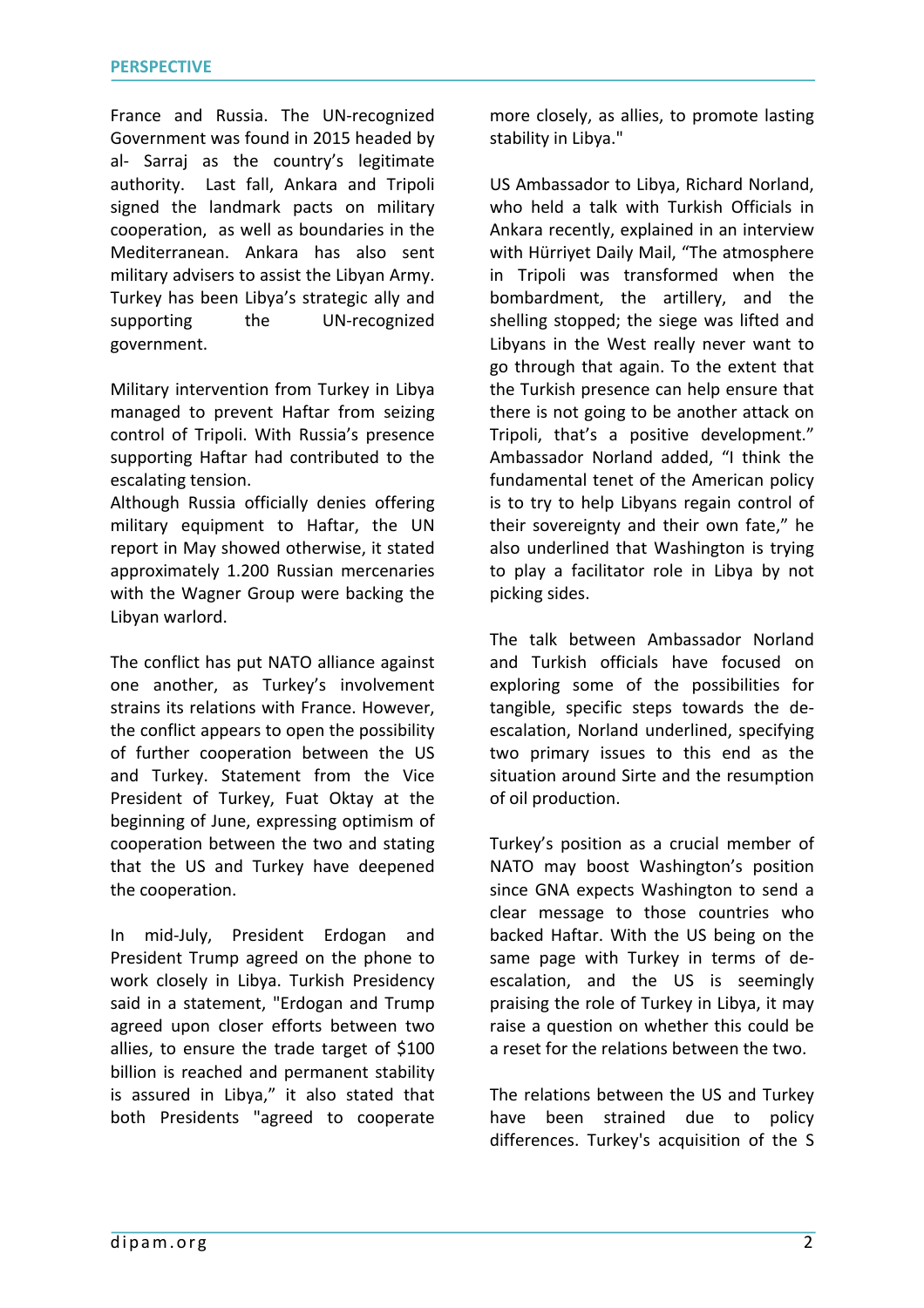— 400 air defence system from Russia remains a concern for the US and one of the factors contributed to the strained relations. As a response to the  $S - 400$ delivery, in July 2019 it was announced by Trump administration that Turkey was being removed from the  $F - 35$  Joint Strike Fighter participation. Although recently, the indefinite delay of activation of S-400 missile system may be seen as a sign of Ankara's return Washington.

Additionally, there is also tension between the two in Syria mainly focused on Kurdish-led militias that have partnered with the US against the Islamic State over Ankara's strong objections because of these groups' ties with terrorism.

A reset for the relations between the two may also be affected by other factor, the development in the Eastern Mediterranean Sea. The rights over exploration of potential hydrocarbon resources have put the two NATO allies, Turkey and Greece at odds. The escalating tension in the eastern Mediterranean has started last month after Ankara dispatched Oruc Reis Seismic Vessels in a disputed area following the pact between Athens and Cairo which overlaps the maritime zone Turkey agreed with Libya last year, disputed by Greece. The disputes followed by France stating that it would join the military exercise conducted by Greece, Cyprus and Italy.

Before the escalating tension, Turkey's position on the dispute was that it objected to Greece's drilling activities in Eastern Mediterranean. Turkey stated that Turkish Republic of Northern Cyprus (TRNC) has the same rights over the resources. Its rivalry with the neighbours that are America's strategic allies has posed a challenge for US-Turkey relations.

Whilst the conflict in Libya has certainly deepened the cooperation between the two, a reset for the US-Turkey ties may still be affected by how the US responds to the dispute in the Eastern Mediterranean Sea.

## **References**

"Libya makes formal request for Turkish military support," Daily Sabah, 26.09.2019. https://www.dailysabah.com/politics/201 9/12/26/libya-makes-formal-request-forturkish-military-support

Mejdoup, Khalid and Topcu, Gulsen, "Libya, Turkey made clear deal to repel Haftar attacks," Anadolu Agency, 28.07.2020. https://www.aa.com.tr/en/africa/libyaturkey-made-clear-deal-to-repel-haftarattacks/1924492

"US and Turkey coordinating in Libya conflict," TRT World, 24.06.2020. https://www.trtworld.com/africa/us-andturkey-coordinating-in-libya-conflict-37539

Jones, Dorian, "Analysts See Thaw in US – Turkey Relations," VOA, 08.07.2020. https://www.voanews.com/usa/analystssee-thaw-us-turkish-relations

"Turkey, US agree to 'work closely' for Libya's stability," TRT World, 15.07.2020. https://www.trtworld.com/africa/turkeyus-agree-to-work-closely-for-libya-sstability-38133

Demirtas, Serkan, "US hails Turkish presence, role in Libya," Hurriyet Daily News, 17.08.2020. https://www.hurriyetdailynews.com/us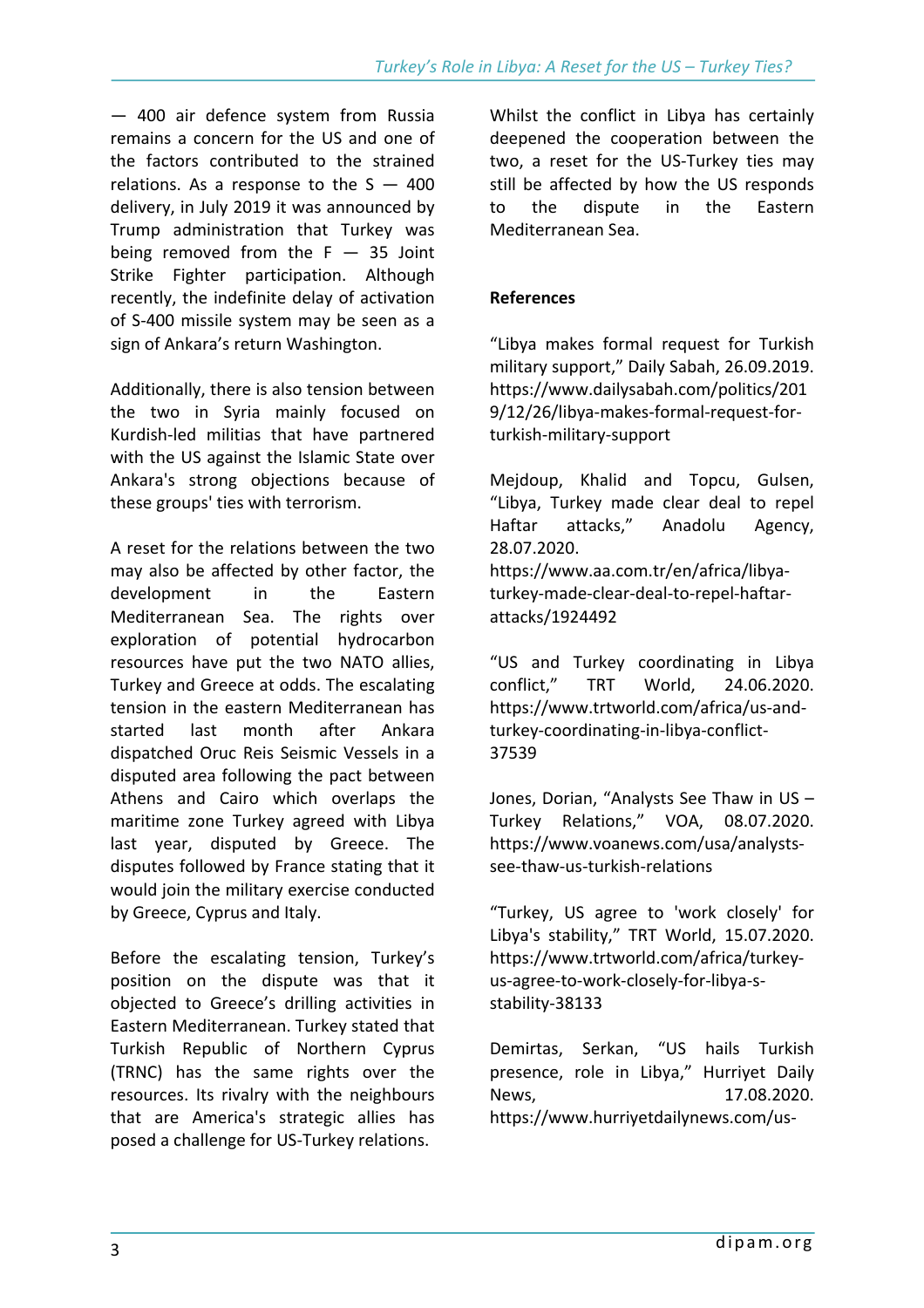hails-turkish-presence-role-in-libya-157437

"Turkey, UK discuss east Mediterranean as EU urges end to drilling," TRT World, 28.08.2020.

https://www.trtworld.com/turkey/turkeyuk-discuss-east-mediterranean-as-euurges-end-to-drilling-39295